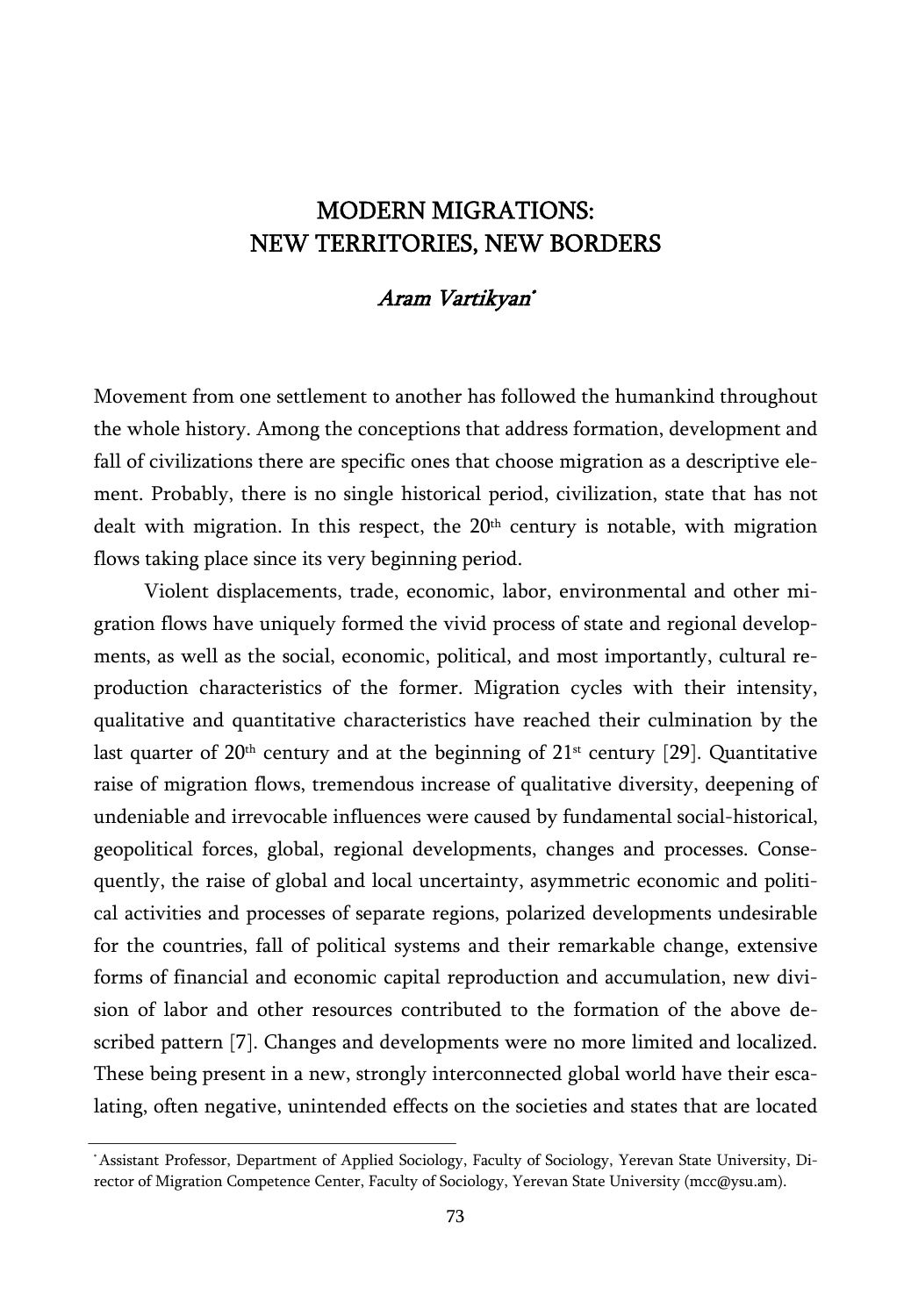in the far corners of the world. In this complex situation modern migration gains its primary importance and significance. As result of global and local social, geopolitical, economic changes and complex processes often being alienated from forming prerequisites, fundamental and secondary factors it becomes a basis for enormous number of socio-economic, cultural and political processes, metamorphoses that cause dangerous and intense uncertainty and tension within social life. It is hard to imagine any state and society, a social group that has not felt the positive or negative impact of migration on itself. Political life of the states and everyday life of individual citizens, ordinary people is deeply flavored with global processes, in particular with the migration seemingly having no direct connection with them. This interdependence, along with migration has led to the formation of global social crater, a member of which is even the population in remote corners of the world. Already formed complex global system is continually expanding, bringing to the growing manifestations of its own and separate features and indicators. In this case, certainly, we may argue that the global migration will increasingly expand both in size and quality encompassing new regions, new social forms and new challenges into its circle. The newly independent Republic of Armenia did not remain apart from diverse processes that engulfed the end of  $20<sup>th</sup>$  century, unfortunately having mostly negative effects on Armenia. The fall of the Soviet Union, the transition from one quality of economic relations to another, change in the political system that has been formed through decades, the 1988 devastating earthquake, the Nagorno-Karabakh conflict, economic and energy crisis created unbearable conditions for a newly established state to have a healthy social life [32; էջեր 62-74]. This most difficult situation in Armenia's modern history was manifested in unprecedented migration flows and circulations. Since the last years of Soviet Union and till today the Armenian society has witnessed almost all forms of migration types described in current scientific literature [13].

Indeed, in the last quarter of the  $20<sup>th</sup>$  century and especially today many social scientists pay attention to the fact that the world is interconnected more than ever [30, 31] . First of all intertwining of information flows is evident. The unprecedented development of information and communication technologies led to a situation that one can hardly imagine a corner where the Western information industry outputs are not present, and what is the most important, something contrasting occurs either [20].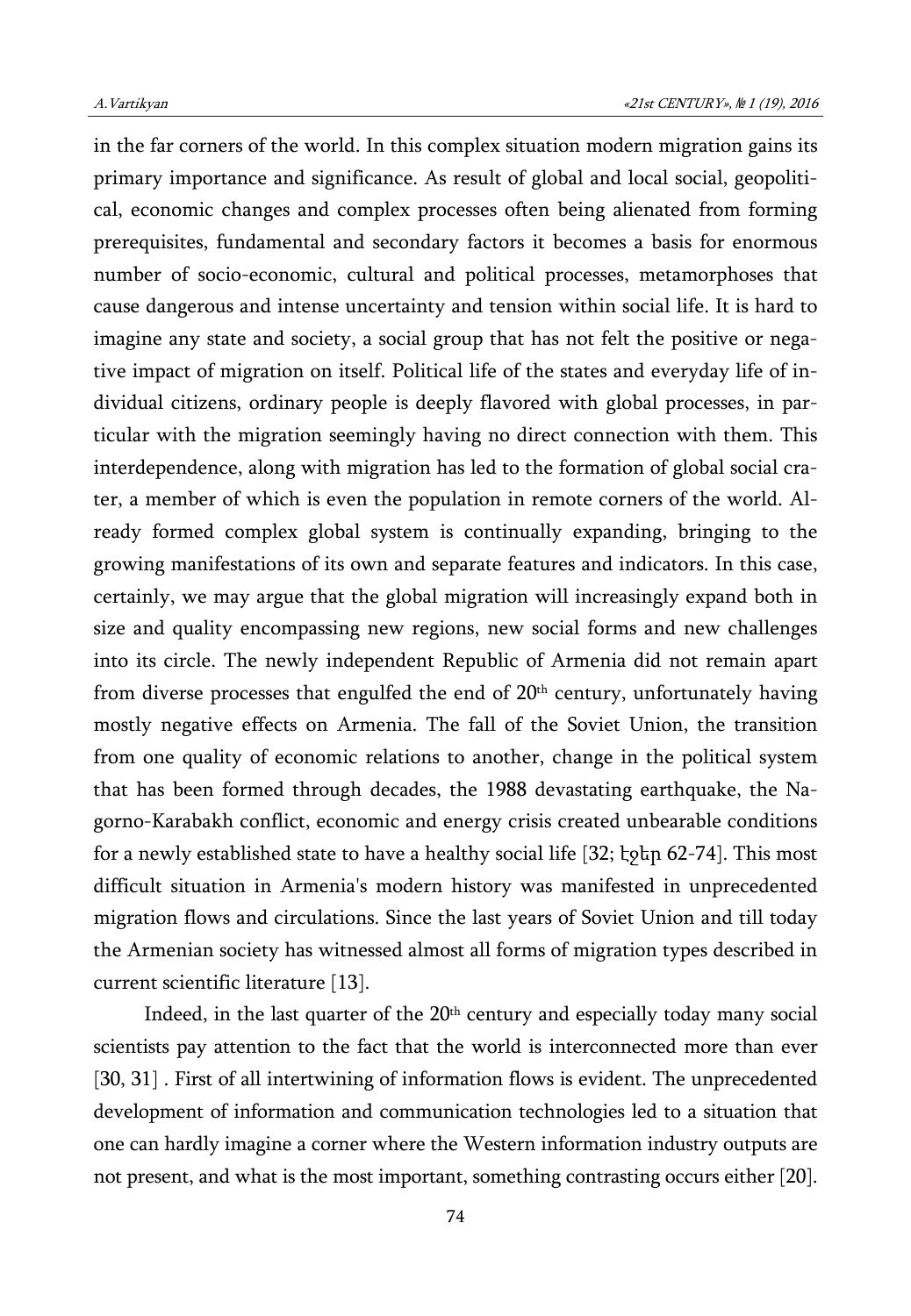Mass media, social networks etc. each moment deliver political, economic, social, cultural information not only about the West, but also about the states, societies whose existence and geographical location were previously in best cases disclosed only to the professionals [12]. New regimes of global capital growth, new delocalized forms of business bring to the fact that it is almost unreal to have and continue reproducing self-sustained, localized economy without feeling the processes and often tragic effects of changes occurring in distant countries, regions, and integrated economic zones [14]. Political decisions, regional and at a first glance local political processes have sometimes direct impacts on the remote corners of global society. Modern sovereign states and their individual citizens have happened to be in complexly interconnected enormous melting crater of political, social and economic processes in the focus of the crash between global and local reciprocal instability.

Political, economic and social interdependence between regions and states has gained the name of transnationalism [24]. Since in 1960s, mostly in 70s the term was used to describe the features of formation, functioning, development of new economic subjects that represent more than one sovereign state. The discussion is about the so-called transnational corporations that embody the progress that is more flexible and presupposes mostly horizontal ties. Later on the term "transnational" has indicated the weakening of national borders, political institutions and ideas that are linked to them and are present in various spaces [30]. Currently based on the whole diversity of the terms transnationalism it can be concluded that the discussion is probably about the weakening of the meaning of the national borders, which stemmed from the reformation of the global capital accumulation system [25, pp. 49].

In such conditions, the most unique result of transnationalism that has emerged is transnational migration. According to the many supporters of the mentioned idea modern migration with its whole diversity cannot be imagined without taking into account its impact and role in both host and home societies, for the two sides of the separating geographical border [27, pp. 196-204]. Social, economic, political, cultural ties that link the migrant with the host society and the non-migrant in home society have so deepened, spread, intervened the separate social actors' activities that they have drastically changed the daily life of the individuals, family and community reproduction, traditions, expectations and different attitudes and dispositions. [25, pp 49]: Comparably important and powerful actors, i.e. social, political, economic institu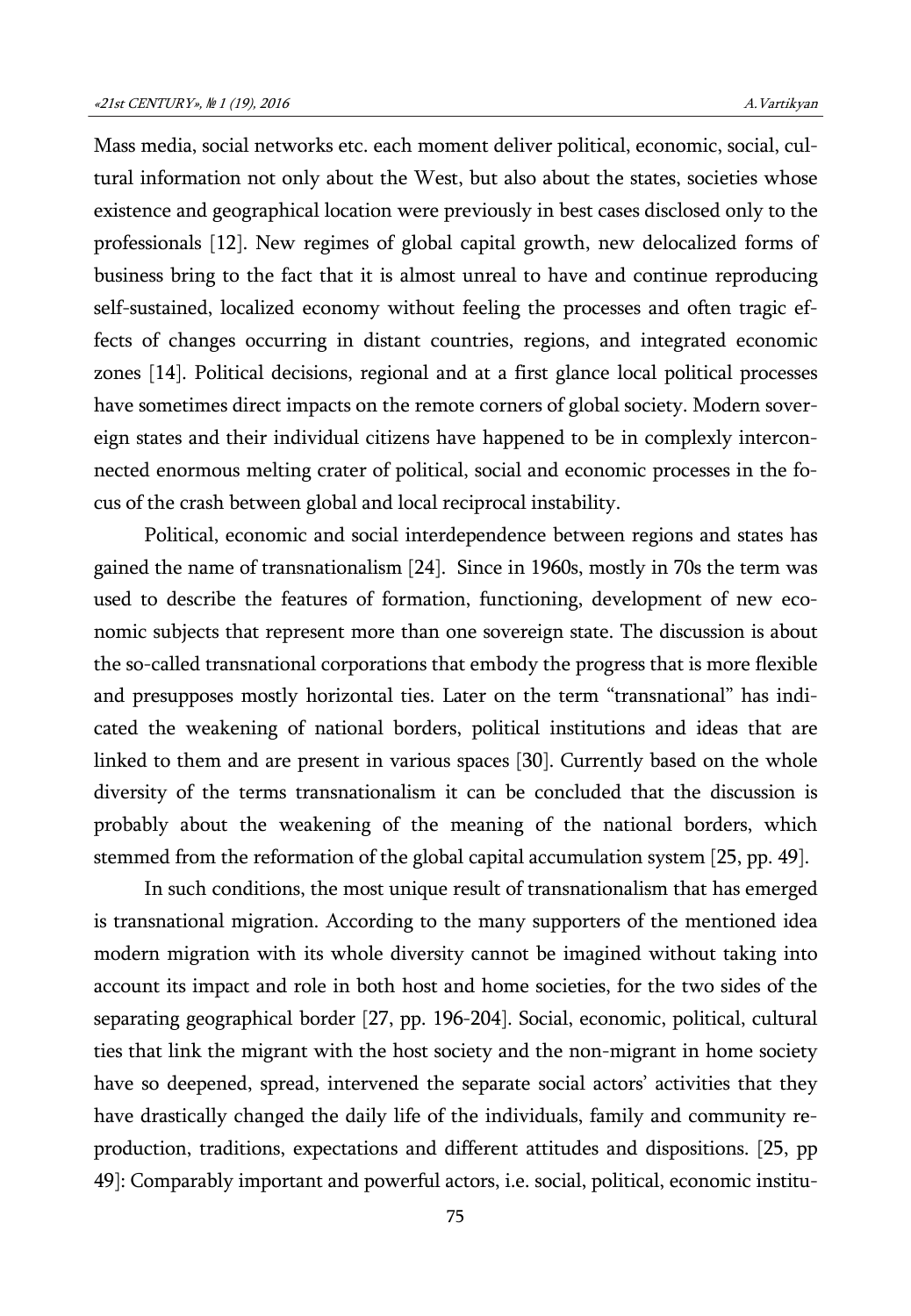tions, and states are not completely isolated from these changes. Meanwhile, the critics of the idea question the novelty of transnational migration and some of its features insisting that they have been related to the previous migration flow types and social developments. They contend that migration and the changes resulted from the transnationalism are not widely spread and refer to a small number of population and will be stopped after one or two generations because the migrants will either assimilate becoming integral elements of the host society or will return to homeland. Finally, a serious criticism is related to the "transnational", "transnationalism", "transnational migration" and other similar terms that are often being put in line with the already existent ones, seem to be related to everything, and hence, gaining lower interpretative and analytical meaning [23].

Certainly, the criticism may not be causeless. There are many studies that disclose a variety of aspects of transnational migration, uncover solid samples of relationships and relations of migrants in host and home countries [10, pp. 5328-5335], [22, pp. 547-565], but the question of the dissemination of transnational migration remains unanswered.

Transnational migration practices have a very short history. There is a lack of periodic structured research that would disclose particularly its continuation beyond the generation. And also, are the features of transnationalism and especially transnational migration homogenous in quality or there is a principle heterogeneity of its content depending on the country [27, pp. 196-204]?

At the same time, modern social scientists undoubtedly witness unprecedented changes and processes in the social life, where the increasing transparency of previous and surely more closed borders and the formation of, in a sense, new, inconceivable borders is becoming more evident. Definitely, one needs to be naively brave or incredibly cynical to claim that previous social relationships are rapidly and unequivocally replaced by new ones, a contemporary human being lives in an entirely transnational era [21] and that the traditional mechanisms of the formation and functioning of nation states are rarely encountered and the borders are open for any relationships. On the contrary, we witness an amazing paradox when developments at different levels indicate new borders, absence of any borders, or transformation of borders, while separate states make their border policy stricter for neighbors and immigrants [5]. Under these conditions much more sophisticated re-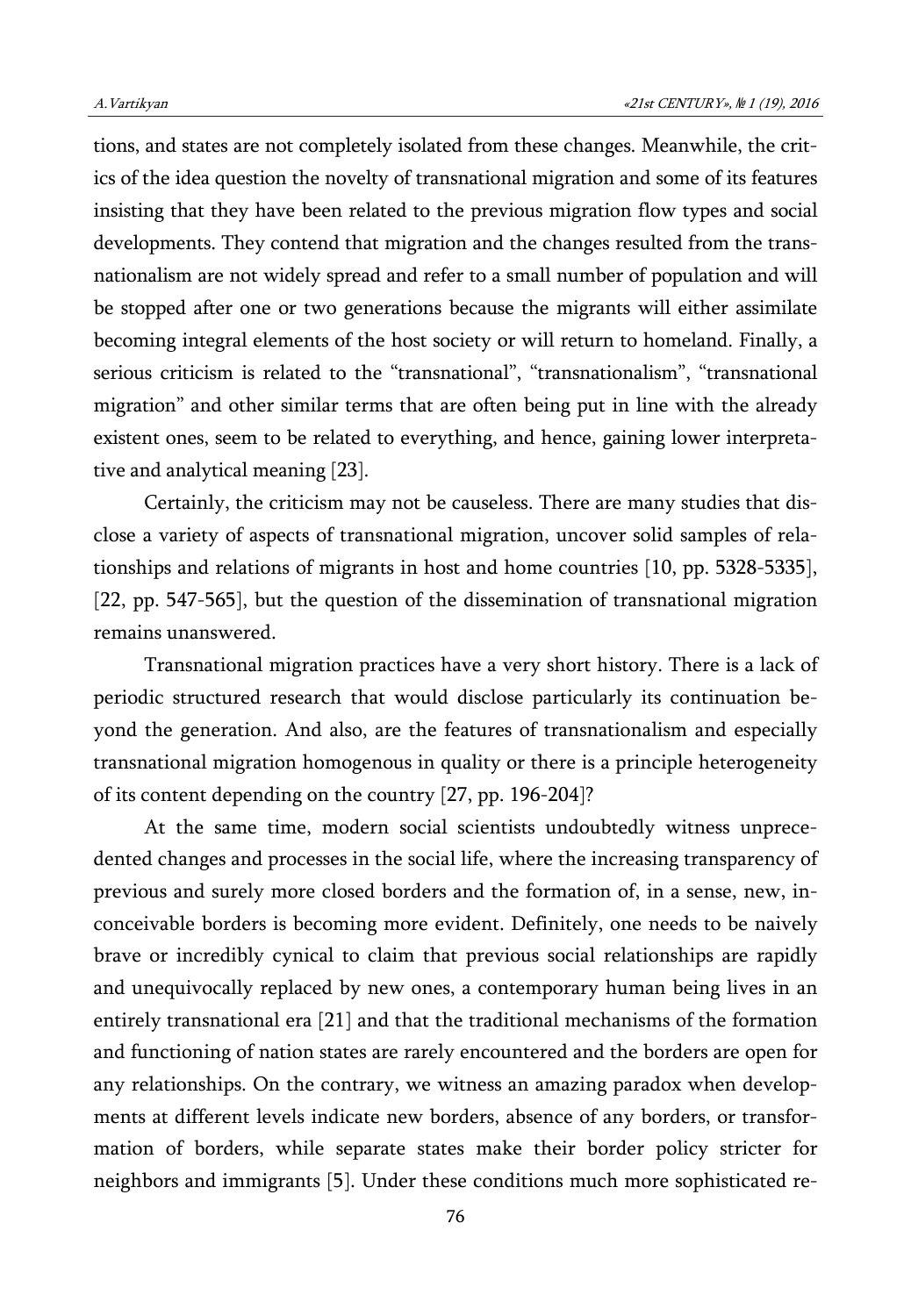search tools and serious attention are necessary to reveal the reality. Thus A. Appadurai states in globalization era social groups are no more territorially predetermined, but are rather unrestricted and highly heterogeneous [1]. Clear-cut territorial borders – traditionally a crucial component of the group and community identity formation – are not of primary importance any more. The modern human being seems to prefer more flexible and mobile components of his/her identity, which could easily be transferred geographically. Over time, these trans-border social networks become so independent and well-formed that they transform into selfreproducing transnational social fields or areas, combining both sending and receiving societies into a single unit. Hence, the economic activity of the included social actors, their political, social, cultural life is mainly formed proceeding from the principles of the transnational territoriality, which interprets the concept of the state in an entirely new way [27, pp. 196-204]

The transnational migrant is one of the actors mentioned, whose daily routine, and short- and long-term future is predetermined by numerous trans-border connections and whose identity is formed under the social and cultural umbrella of more than one territory [18]. Therefore, the members of the social transnational field include and reproduce the social expectations, cultural values and norms, human relations types which are formed as a result of the combination of more than one social, political and economic systems [27, pp 196-204].

But it is not only the trans-migrant who is involved in the transnational social territory and reproduces the appropriate social practice. Obviously the family members of the migrant who stayed in their country and whose life activities are connected and conditioned by the migratory activities of their relative also become part of the transnational social territory. The same is true for the people living abroad who have not visited their homeland for a long time, but somehow are in close periodic touch and continue the interaction. In fact, mobility is not a necessary condition for the transnational migration.

The variety of the transnational migration activities and its diverse manifestations led some researchers to provide the classification of the phenomenon along a number of criteria. So, L. E. Guarnizo differentiates the Core Transnationalism, which is an indispensable part of an individual's common life, proceeds at certain periodicity. At the same time he puts forward the idea of Expanded Transnationalism,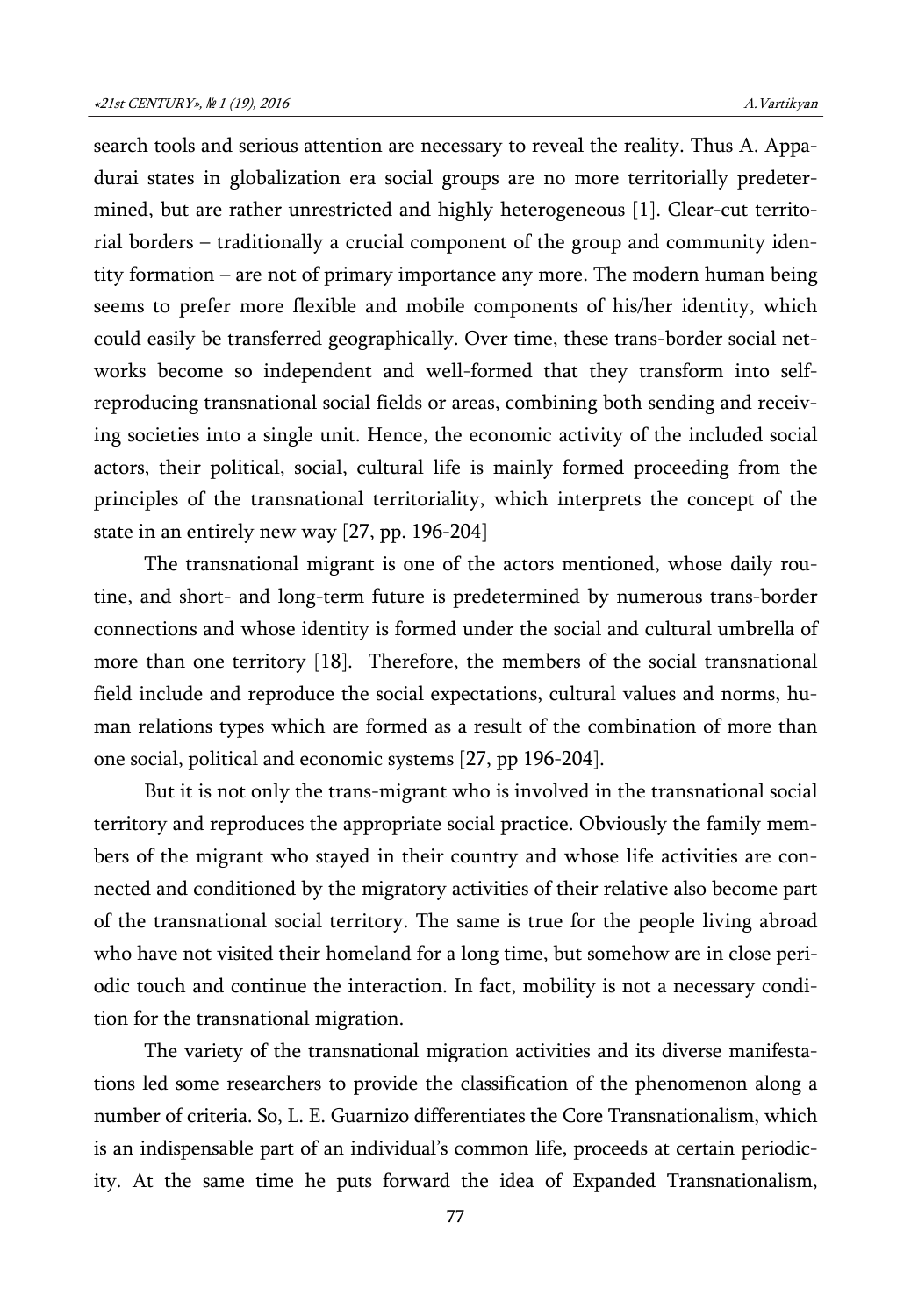wherein the migrant is not periodically and consistently involved, but rather acts arbitrarily, coincidentally [17]. The other dimension of the transnational migration activities is the scale. Case in point, some people can be involved in the transnational religious activities without any participation in the economic or political activities, while others are involved in all types of trans-border activities. The first is the case of Selective and the second of Comprehensive transnational activity [27, pp. 196-204].

Generally, the definitions of transnationalism and some of its manifestations, main indicators and differences from other trans-border activities are a subject of interest for many social scientists. So, Peter Evans aims at clarifying the differences between International, multinational and transnational by examining their manifestations in the political, economic and social-cultural areas [6, pp. 187].

|               | Political                                                                                                                                   | Economic                                                                                                                                                           | Sociocultural                                                                                                                                          |
|---------------|---------------------------------------------------------------------------------------------------------------------------------------------|--------------------------------------------------------------------------------------------------------------------------------------------------------------------|--------------------------------------------------------------------------------------------------------------------------------------------------------|
| International | Embassies and<br>organization of<br>diplomatic missions<br>abroad by national<br>governments                                                | Export drives by<br>farming, ranch, and<br>fishing organizations<br>from a particular<br>country.                                                                  | Travel and exchange<br>programs organized by uni-<br>versities based on a specific<br>country.                                                         |
| Multinational | United Nations and<br>other international<br>agencies charged<br>with monitoring<br>and improving spe-<br>cialized areas of<br>global life. | Production and<br>marketing activities of<br>global corporations<br>with profits dependent<br>on multiple national<br>markets                                      | Schools and missions<br>sponsored by the Catholic<br>Church and other global<br>religions in multiple coun-<br>tries.                                  |
| Transnational | a) Non-governmen-<br>tal associations es-<br>tablished to moni-<br>tor human rights<br>globally                                             | a) Boycotts organized<br>by grassroots activists<br>in First World coun-<br>tries to compel multi-<br>nationals to improve<br>their Third World<br>labor practices | a) Grassroots charities pro-<br>moting the protection and<br>care of children in poorer<br>nations.                                                    |
|               | b) Hometown civic<br>associations estab-<br>lished by immi-<br>grants to improve<br>their sending<br>communities.                           | b) Enterprises<br>established by<br>immigrants to<br>export/import goods to<br>and from their home<br>countries.                                                   | b) Election of beauty<br>queens and selection of per-<br>forming groups in immi-<br>grant communities to take<br>part in annual<br>hometown festivals. |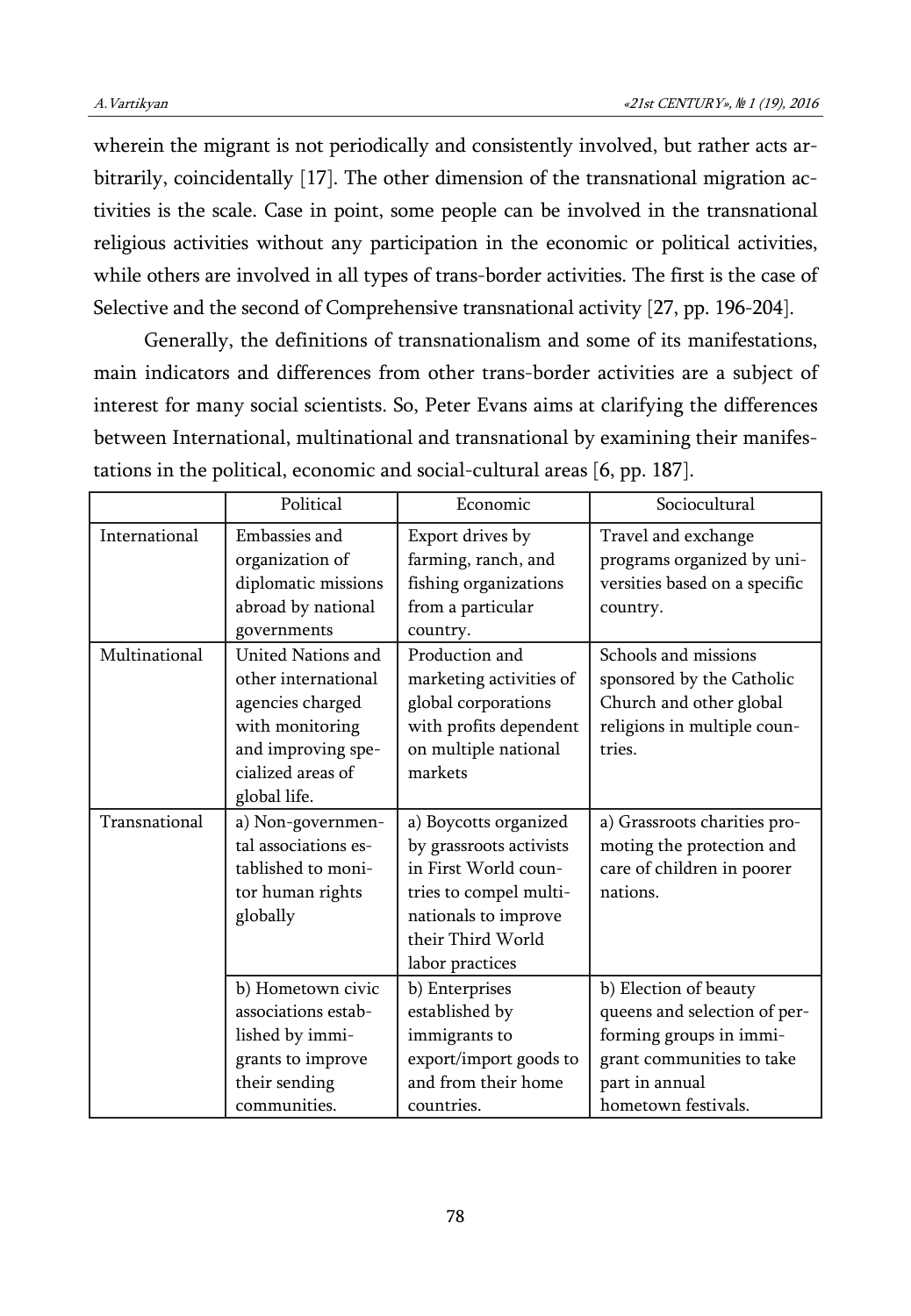At the same time disputable is the difference between the transnationalism and globalization and transnational migration. The transnational practice proper and the activities which are the result of modern migration are to be differentiated with a high degree of probability from those which are the result of other global processes [27, pp 196-204]. The problem is that some scholars consider transnationalism – a mutual relationship of people and institutions in cultural, economic, political or many other contexts (entrepreneurship, industry, financial investment, cultural exchange, etc.) [26] – not as a result of modern migration network, but as a direct and indirect result of late capitalism. The transnational migration itself is viewed as a result of the new accumulation ways of goods and flexible modernization typical of late or developed capitalism. It is the result of one of the most deeprooted phenomena of modern times, namely deterritorialization. The latter, without even presupposing factual mobility of people, changes and transforms the identity of people and groups [4]. Thus, transnationalism reduces and pushes back the role of geography and bordered territories in the formation of collective identity and creates trans-border membership and opportunities for simultaneous social involvement [2]. In its turn, globalization refers to inter-regional and even intercontinental transnational economic, political, social activities and continually strengthens the interaction and interconnection between countries and societies [9]. On a large scale, global processes are not connected with national, state territories, while transnational activities occur in case of more than one, clearly separate countries where the state is not necessarily a transnational actor, but it certainly dominates the activity of others [27, pp 196-204]. A question emerges what lies behind the transnational activities, particularly the progress and continual existence of migration and what is its influence on the receiving and sending societies and countries. According to a number of scholars it was the unprecedented technological advance that contributed to the formation and subsequent gradually deepening functioning of transnational migration network. Available means of communication, quick and cheap transport and particularly the internet were very important for such developments, enabling the current trans-migrant to reproduce its membership and belonging to two state systems. Here there is a danger of vulgar technological determinism, according to which only the emergence and spread of technological means, transport and communication technologies itself leads to a qualitatively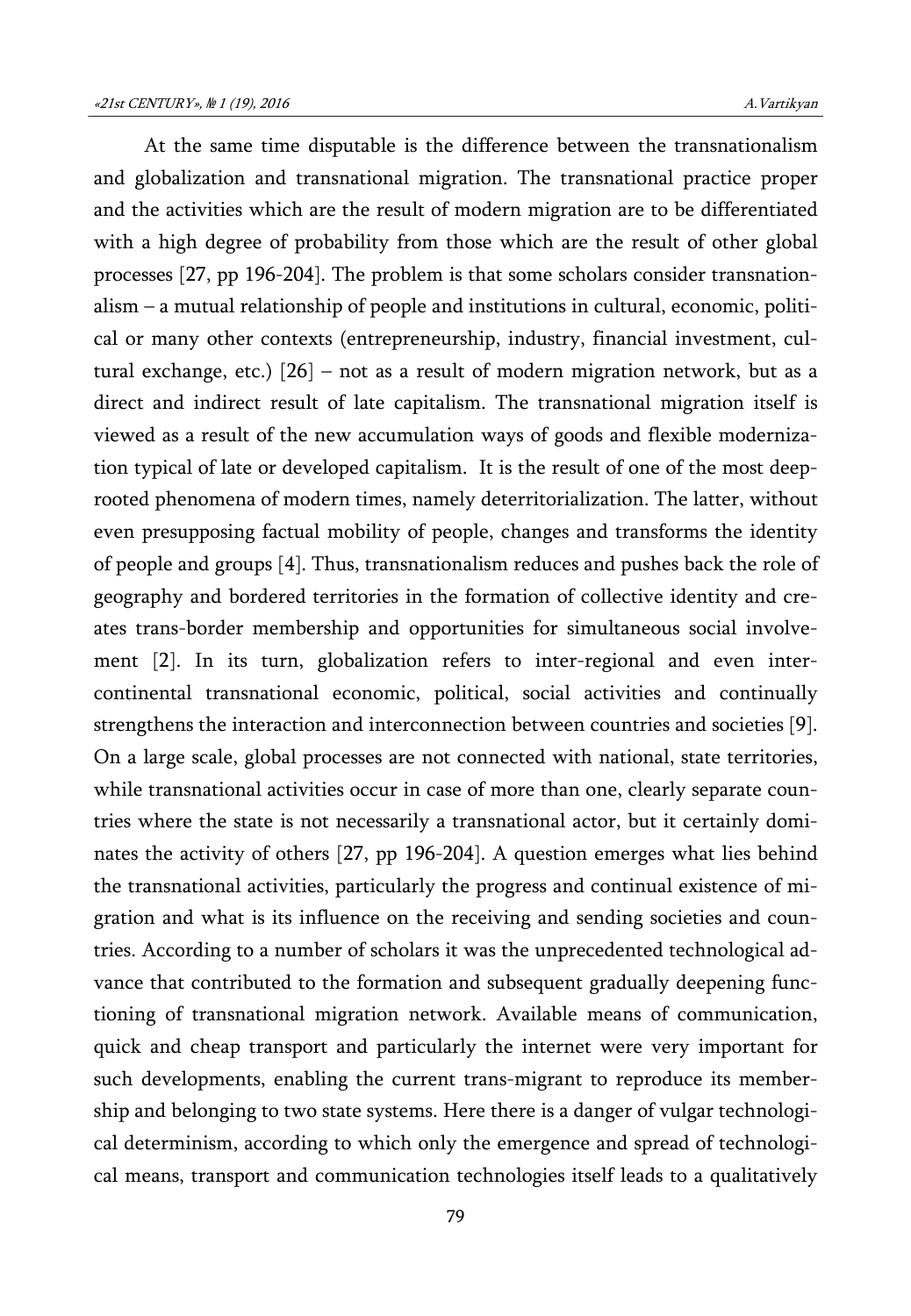new social phenomenon which in its turn comes to transform the whole familiar world and all the social systems. Numerous authors put such simplifications into question, stating that this technological boom is a regular result of deeper economic social, political processes [12]. The newest modes of global capital accumulation, and the changes of processes preconditioned by the latter, makes migrants to live in the centers of global capitalism reproduction, but in line with the transnational life rules. And this leads to the deterritorialization of the economic and social conditions of the receiving and sending societies. However, strange is the still-existent and even more deepening discriminative attitude and profound, inner borders towards the migrants [25, pp. 50].

Today the cultural and social diversity of a number of central and important cities for the modern capitalistic reproduction is especially conspicuous. In the streets of Western megalopolis one can encounter cultural forms, social practices, relations, material and spiritual products, completely non-typical of the West several decades ago, although the migration itself is not a new phenomenon and there have been quite numerous migration inflows before. It seems that newcomers should be free from any integrative controversies, discrimination and social segregation in these conditions of diversity when the picture formed calls forth the freedom and transparency of both internal and external borders. Unfortunately, the opposite paradox is present today. The intensive increase of migratory flows and the diversity of migrants in the traditional and newly formed receiving societies and, at the first sight, the global interdependence of countries are accompanied by the gradual fortification of external borders and inner predicaments. The impossibility of painless assimilation and integration, marginalization of numerous migrant groups, social exclusion and the further stagnation of mobility result in various, and often ferocious conflicts. The vulnerability of immigrants is currently defined by a special term known as the Ulysses syndrome [3]. Without mastering the formal mechanisms for the improvement of the situation, immigrants form unique vital strategies where the transnational social practices and networks are of primary importance. Seemingly arbitrary and chaotic immigration acts, when reaching a certain "critical mass" establish ground for the further self-reproducing non-formal, trans-border network, through which new compatriots are attracted to the receiving society. At times the social networks construct logical junctions in the receiving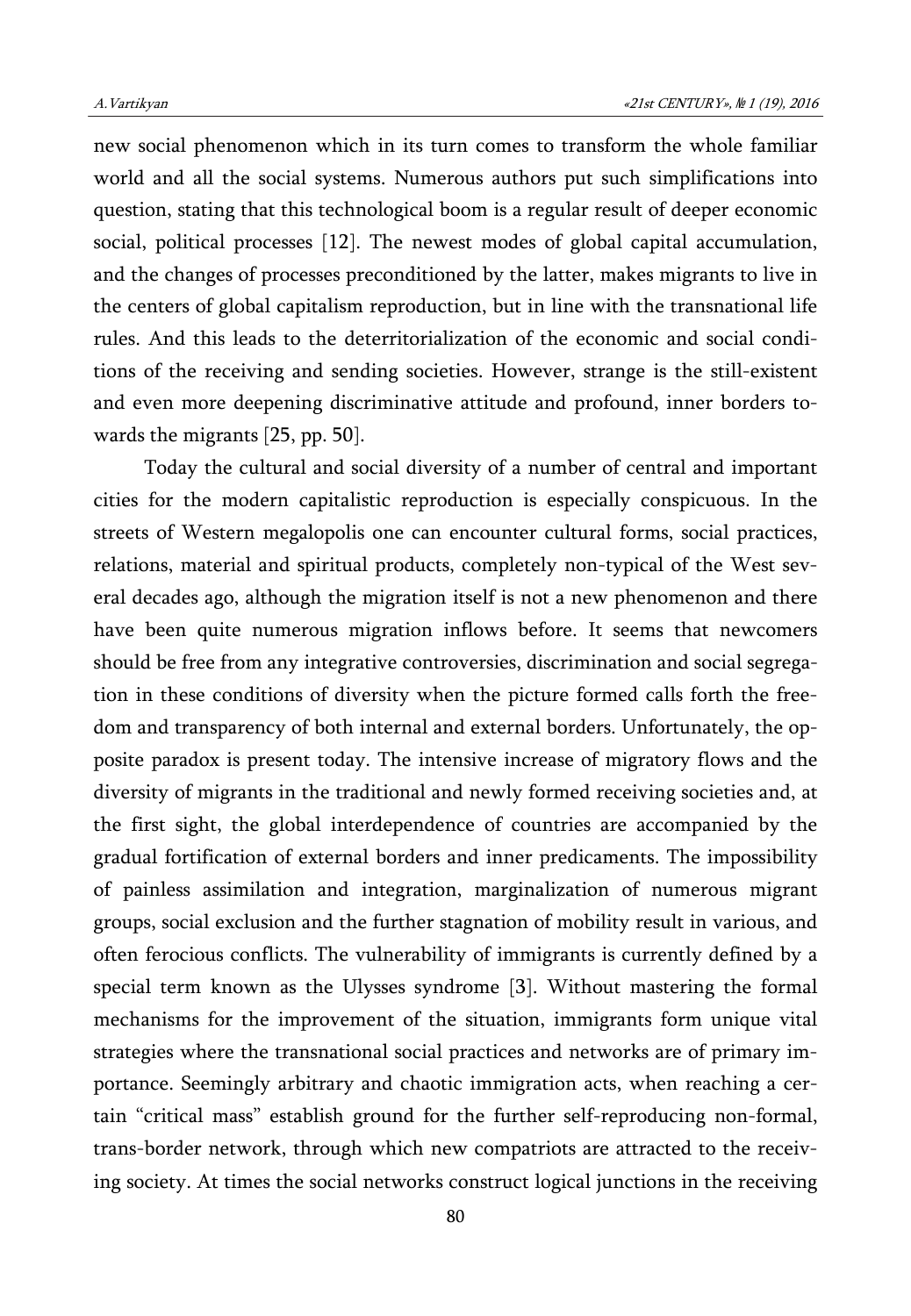states in the form of new transnational communities [8, pp. 583-599]. The local activity of the communities, links with the homeland, stable relationship of certain migrants with the relatives in the country of origin come to form a system of mutual help, which in many cases reduces the shock of newcomers and the tragic process of the arising problems. On the other hand, the transnational membership and practice formed, new communal activities and links with the country of origin may lead to the decrease of integration potential in the receiving society, casting doubt on the assimilation approaches and formal policies. The traditional approach, according to which to become a full-fledged member of the receiving society, one has to re-socialize, accept and assimilate and later to reproduce the values and norms of the receiving society, its behavioral forms, which in the western societies are based on the class, state-national ideology and loyalty principles [19]. Thousands of immigrants for years live and conduct activities being an integral part of transnational social community and territory, of the far country of origin.

The mechanisms of the transnational territory reproduction and continual proliferation are present in the sending society as well. A number of researchers noted that emigration, having once started, tends to continue even though the initial reasons for it have been reduced or are even absent. The phenomenon referred to as *cumulative causation, migrant syndrome* and so on, indicates that the initial migration act leads to such a change in the social-economic context that the further migration acts become more preferred and reasonable [11, pp. 1492-1533], [15, pp. 56-66]. The transnational territory being formed and trans-border social network evidently assists the process. Due to the remittance from abroad the families of migrants find themselves in more beneficial conditions, other things being equal. The working social network consisting mainly of friends and relatives, which provides the predictability of emigration and reduces the risks, contributes to this process. The transnational migration practice provides the accumulation and consumption diversification of risks, expenses and resources.

The complicated situation formed requires a fresh interpretation and reformulation of the concept of diaspora. Within the framework of social discourse the diaspora is represented as a group of marginalized people who lost their country of origin as a result of violence and those who anticipate homecoming, at least at the initial stage of the diaspora formation [16, pp. 3-36]: The Armenian so-called tradi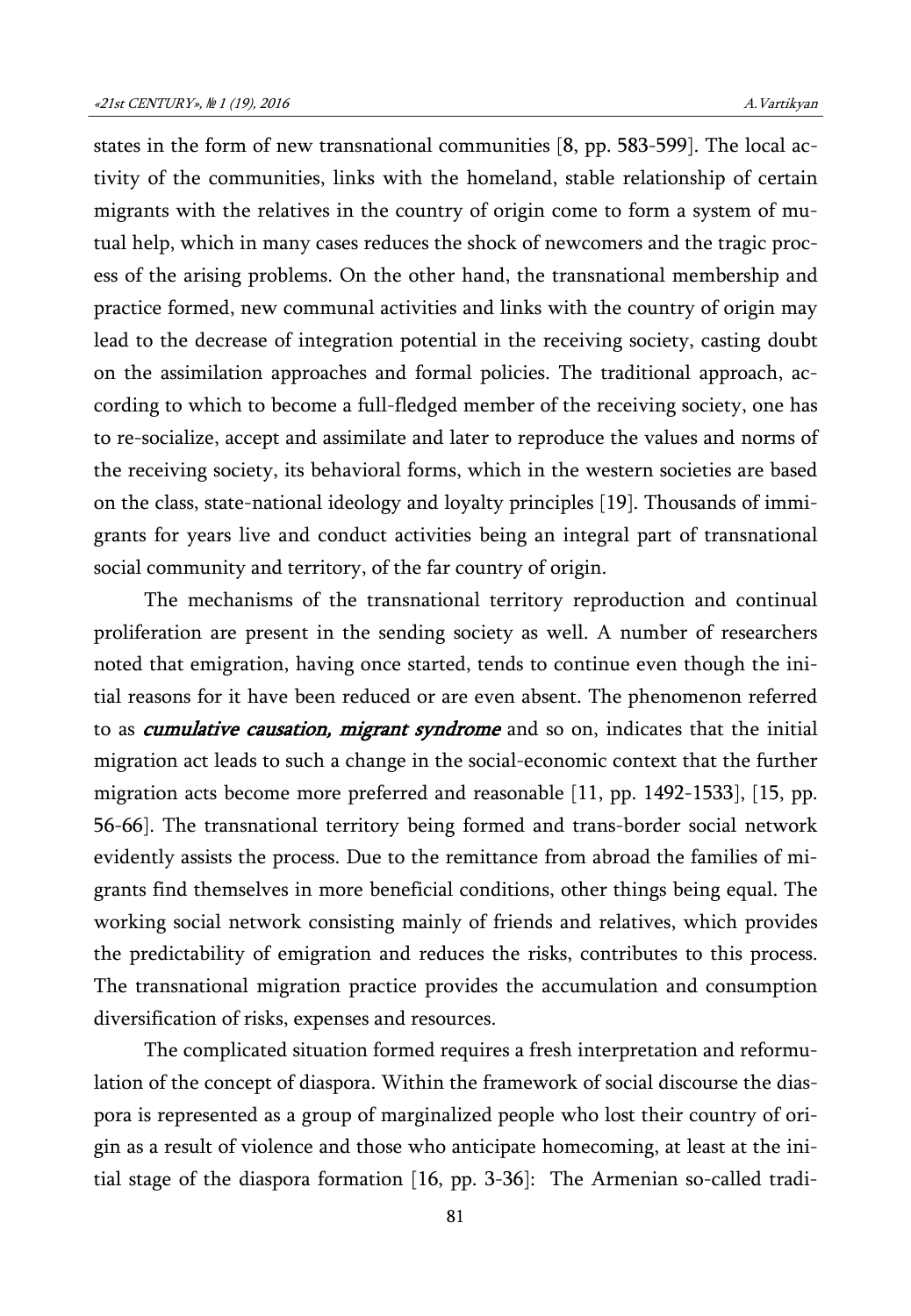tional diaspora communities, which were formed mainly after the 1915 Genocide, were always singled out by unity and solidarity, having as their ultimate goal the preservation of the Armenian outside Armenia [34]. Having passed through assimilation processes for the whole  $20<sup>th</sup>$  century, the latter exhibited a high degree of integration potential. The representatives of diaspora occupied a number of significant social-economic and cultural niches and high social positions in many countries. Gradual membership in the receiving societies, with a definite preservation of the Armenian identity, has weakened ties with the motherland, namely the Republic of Armenia, which was the country of origin only for a small fraction of the diaspora Armenians. This resulted in the preservation of mere symbolic emotional ties, the functioning of which manifested itself only from occasion to occasion, especially at tragic times for the Armenian people. The Soviet Iron Curtain also had a role to play in this kind of ties manifestation. Under such conditions the feeling of belonging and membership was ambiguous: a. member of the Armenian diaspora, b. citizen of the receiving country and a full-fledged member of the society [33]. The new transnational communities, formed after post-Soviet era, were already different both geographically and in essence. Firstly, preservation of the Armenian outside Armenia was not the primary point on the agenda. The life responsibility was much narrower, since the community could be an assisting link when conducting certain economic activities. Apart from it, evident are the stable, periodic ties with the country of origin including almost all the spheres of the social life, which leads to the double belonging and membership, where the country of origin is the primary link. In this way the formula of "simultaneously here and there", as well as "neither here, nor there" emerges. Thus, the modern Armenian diaspora is a group of Armenians, residing abroad, comprising both traditional communities and transnational communities, actively or passively reproducing the ties with the country of origin. The problem of ambiguous belonging, present also in current Armenia, becomes evident when examining a number of transnational practices. When the receiving society, upon realizing the realistic or concocted perils to the social progress or stable cultural reproduction, restricts the national and political border policy, numerous sending countries, including the Republic of Armenia, switch to a new regime of power, state and social relations. The transnational and trans-border ties acquire obvious and major importance in the given situation.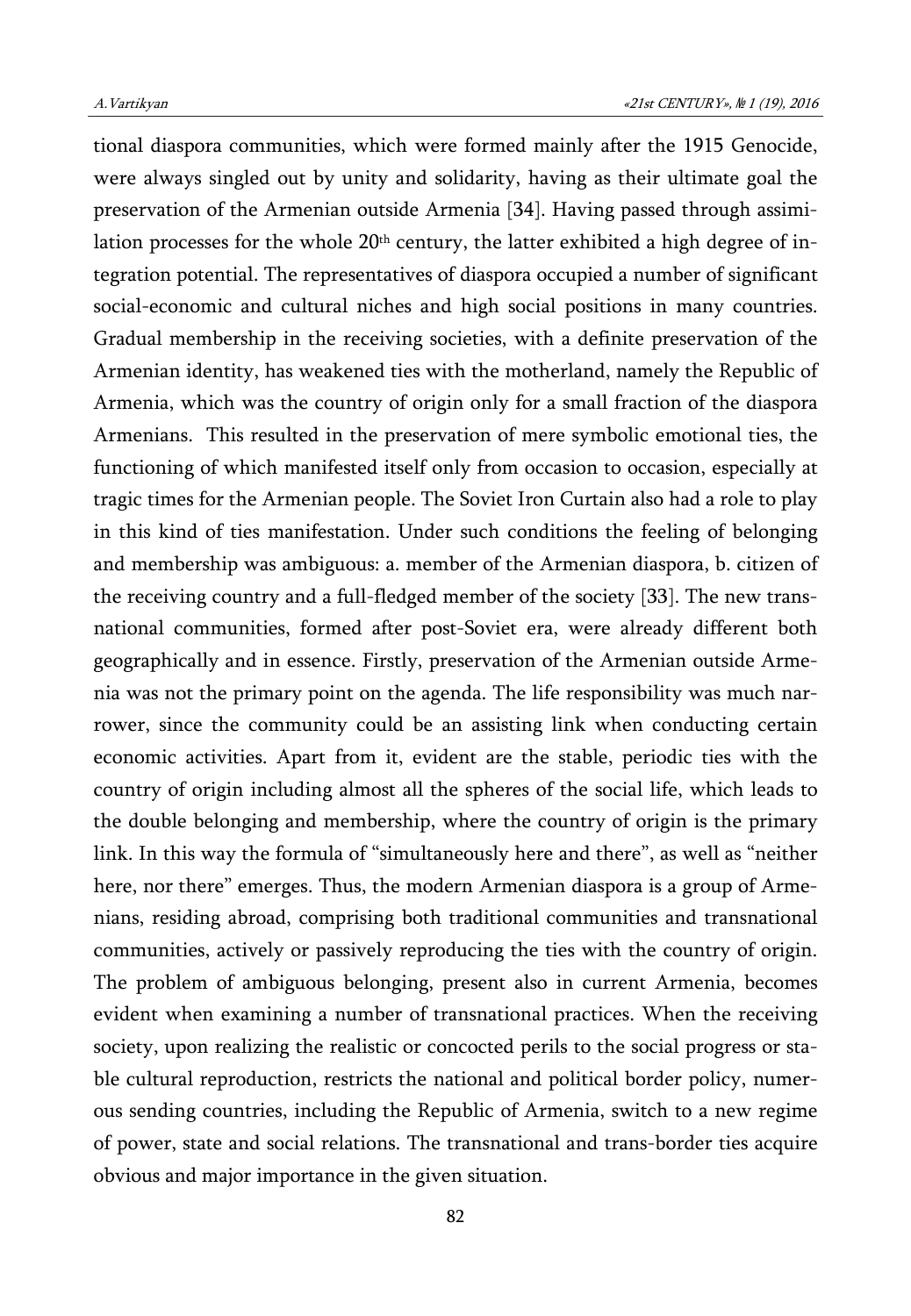The transnational economic activities are not constrained to individual remittances to families. The state and communal investments reach high volumes. Many successful emigrants begin reconstructing communal rural substructures, building schools, kindergartens, churches and so on. This is indicative of an intensive feeling of belonging and loyalty to the community, village, and the former place of residence. The concept mentioned is also confirmed by the obvious visualization of investments necessary for increasing or reproducing the social status in the country of origin. Definitely it could be claimed that the transnational economic activity and the continual monetary inflows free the administrative bodies from responsibility, nonetheless the new model state and nation formation is evident. The transnational political activities come to corroborate this. Many sending countries see the need for goal-oriented participation of a vast number of emigrants in their internal and external political processes. In the case of Armenia the problem is particularly important in that the number of Armenians residing abroad outnumbers those living in Armenia, and this resource needs utilization. Providing to the Armenians residing abroad the right for vote and political will expression, the political elite consolidates the democratic essence of the country [27, pp 196-204]. Besides, the electorate in this case may provide a significant help for this or that political power or party. The question of political belonging and legitimate rights arises here. To what extent the compatriot living abroad can be responsible for the processes occurring in the country of origin, be well-aware of them and make an unbiased decision and express his will freely? Certainly the contemporary means of communication and the Internet provide a partial solution to the problem. A more comprehensive solution is the dual citizenship practiced in Armenia [28]. And it is here that the problem of national belonging and its application moves to the forefront in the contemporary global society.

In summary, it can be stated that although the traditional nation-states have not only not weakened the traditional modes of reproduction, but rather in the conditions of current local and global tension, security threats and uncertainty have consolidated and deepened them, posing additional limitations and barriers. However, the formation of new borders, the new ways of national borders perception and application cannot be ignored any more. The transnational social territo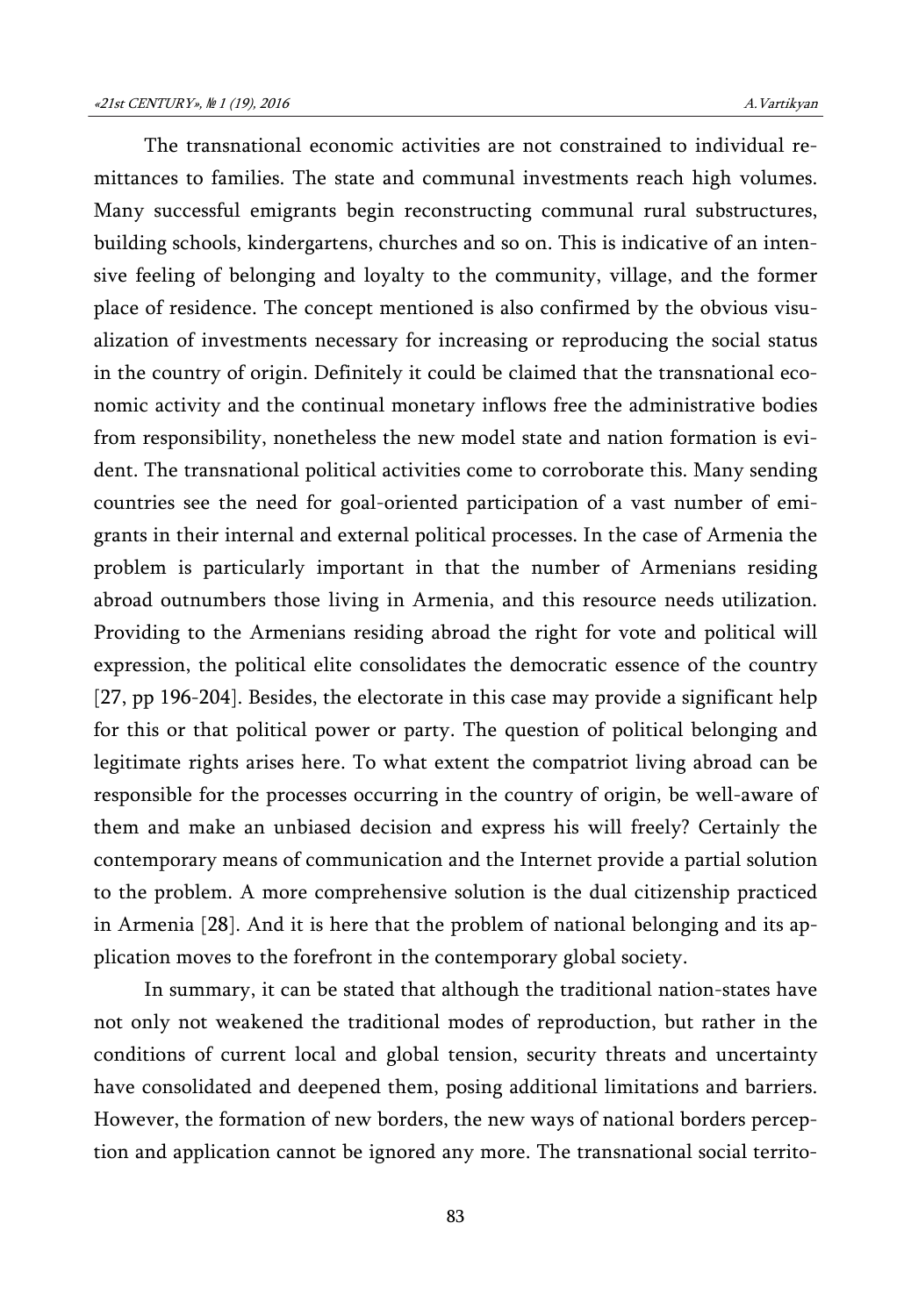ries and the transnational migration within them, as well as the social, political, economic activities with numerous empirical manifestations, are a vivid confirmations of this fact.

## November, 2016

## References

- 1. A. Appadurai, Global Ethnospaces: Notes and queries for a Transnational Anthropology, Recapturing Anthropology, ed. R. Fox, Santa Fe, School of American Reserche Press, 1991.
- 2. A. Appadurai, Modernity at large: dimensions of globalization, Minneapolis: University of Minnesota Press, 1996.
- 3. A. L. Diaz-Cuellar, H. A. Ringe, D. A. Schoeller-Diaz, The Ulysses Syndrome: Migrants with Chronic and Multiple Stress Symptoms And the Role of Indigenous Linguistically and Culturally Competent Community Health Workers, [online] 2013. (http://www.panelserver .net/laredatenea/documentos/alba.pdf, accessed 9 August 2016).
- 4. A. *Ong, D. Nonini (eds.)*, Ungrounded empires: the cultural politics of modern Chinese transnationalism, New York: Routledge Press 1997, pp. 3–33.
- 5. A. Pecoud, P. Guchteneire, Migration Withot Borders, Essays on The Free Movements of Peoples, Unesco, 2007.
- 6. A. Portes, Introduction: the debates and significance of immigrant Transnationalism, Global Networks, 2001, Volume 1, Issue 3, pp. 187.
- 7. A. Solimano, International Migration in the Age of Globalization, Cambridge University Press, 2010.
- 8. B. Riccio, From «ethnic group» to «transnational community». Senegalese migrants' ambivalent experiences and multiple trajectories, Journal of Ethnic and Migration Studies, 2001, Vol. 27, No. 4: 583-599.
- 9. D. A. Held, D. McGrew, D. Goldblatt, J. Perraton, Global Transformations, Stanford: Stanford University Press, 1999.
- 10. D. S. Massey, R. M. Centeno, The Dynamics of Mass Migration, Proc. Natl. Acad. Sci. USA, 1999, Vol. 96, pp. 5328-5335.
- 11. D. S. Massey, L. Goldring, J. Durand, Continuities in Transnational Migration: An Analysis of Nineteen mexican Communities, American Journal of Sociology, 1994, Volume 99, Issue 6, May, 1492-1533.
- 12. F. Webster, Theories of the Information Society, Rootledge, 2006.
- 13. G. Pogossyan, Migration In Armenia, Yerevan, 2003.
- 14. G. Ritzer, Globalization, The Essentials, Wiley, 2011.
- 15. J. S. Reichert, 1981, The Migrant Syndrome: Seasonal US. Wage Labor and Rural Development in Central Mexico, Human Organization, Vol. 40, No. 1, pp. 56-66.
- 16. K. Tololyan, 1996 'Rethinking diaspora(s): stateless power in the transnational moment', Diaspora, No 5, pp. 3–36.
- 17. L. E. Guarnizo, Notes on Transnationalism, Paper for Conference: Transnational migration: Comparative theor and Research Perspective, Oxford, UK, 2000.
- 18. L.G. Basch, N. Glick Shciller from, C. Blanc-Szanton, Nations Unbound: Transnational Projects, Postcolonial Predicaments, and Deterriorialized Nation States, New-York, 1994.